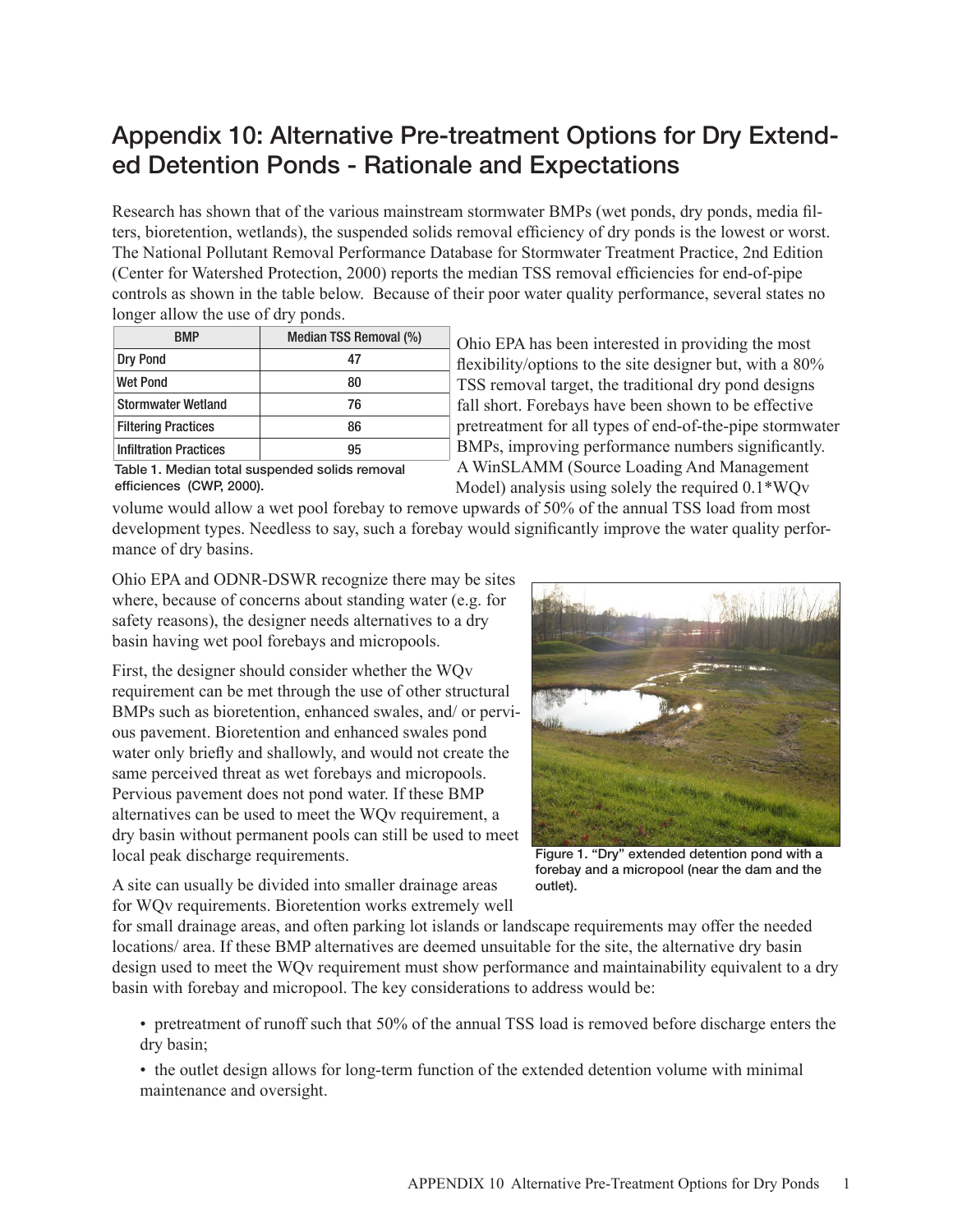## Pretreatment Options

Both filter strips and grass channels provide "biofiltering" of stormwater runoff as it flows across the grass surface. However, by themselves these controls cannot the 80% TSS removal performance goal. Consequently, both filter strips and grass channels should only be used as pretreatment measure or as part of a treatment train approach.

(*Georgia Stormwater Management Manual*, Page 3.1-3)

Water quality pre-treatment is provided through practices that slow, spread, filter and/or infiltrate water along its flow path. The needed level of pretreatment can be attained by using a "treatment train" approach, i.e., combining practices such as impervious area disconnection, grass filter strips, and grass

swales. Another strategy is to focus these practices on treating runoff from pollutant hot spots such as parking areas driveways and roads. Our observations suggest these opportunities exist on almost every site, in-spite of the engineer's or developer's initial concerns about space limitations.

Preliminary parking lot runoff modeling results using WinSLAMM show that disconnecting the parking lot from the storm sewer system (i.e., placing all storm drain inlets in vegetated/ grassed collection areas with a minimum 15 ft travel distance from the parking lot) reduce both the annual runoff volume and load of total particulate solids by about  $25\%$ <sup>1</sup>.

Grass swales can be designed to remove upwards of 50% of total solids. To provide the desired water quality treatments, the desired water depths and residence times for the water quality event, and maintaining flow velocities that prevent erosion and resuspension.

Guidance for these practices is available in the Rainwater and Land Development Manual. In addition, the Iowa Stormwater Manual provides more detailed calculations for sizing/ designing filter strips (Section 21-4) and grass swales (Section 21-2) to meet water quality targets. The Georgia Stormwater Manual and Lake County, Ohio, Swale Guidance are other useful design references.

One alternative is to incorporate the pretreatment options noted above into the design of the basin itself. The resulting basin will look more like a low, wide swale than the traditional deep-sided detention basin, and can often times be incorporated into the lawn and landscaping of the site (see photo).



Figure 2. Disconnecting parking and storm sewers in order to reduce pollutant loads.



Figure 3. Disconnecting parking and storm sewers in order to reduce pollutant loads.

<sup>1</sup> WinSLAMM, Dayton 1991 rainfall, 1 Ac parking lot, clay soil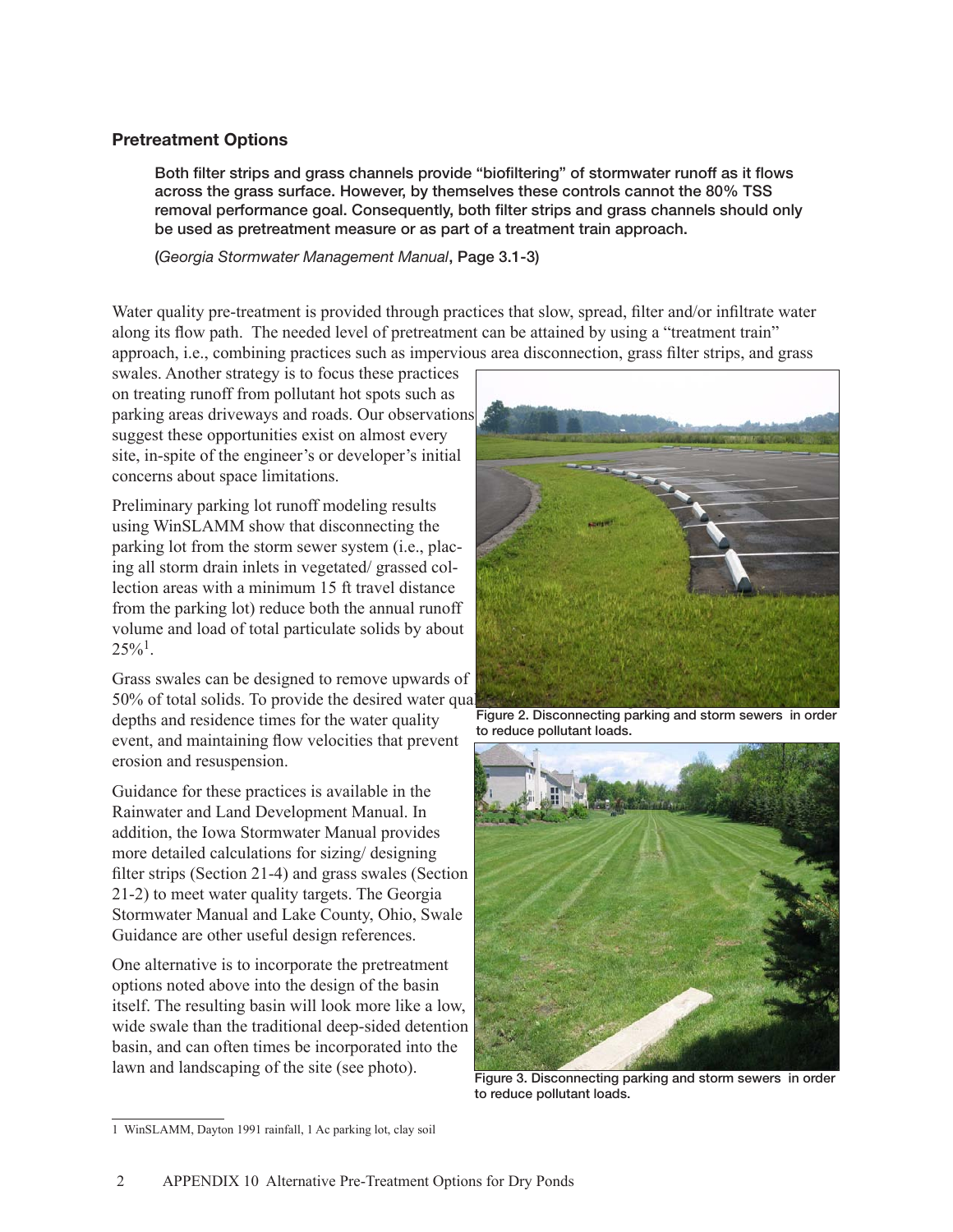For in-basin pre-treatment, the minimum requirements allow waiving of the requirements:

• flow length that would minimum residence time of 5 minutes above the top of the WQv (see the figure below)

- max flow depth of 4" (0.33 ft)
- use manning's n=0.15
- for HSG C&D soils, an under drain should be used to help maintain appearance and function
- designs should ensure stability (i.e., maintain flows less than max velocity) for soil, grass mix and method of establishment
- storm drain outfalls should be properly designed for stability and energy dissipation.



Figure 4. Alternative vegetative pre-treatment requires a flow length that allows a minimum of 5 minutes residence time above the water quality volume.

# Outlet Protection

Incorporating a permanent micropool into a dry basin design allows the use of a reverse slope outlet pipe in addition to enhanced water quality treatment,. The advantage of the reverse slope pipe is that it moves the pipe entrance below the water surface protecting it from floatable debris (bottles, bags, styrofoam, leaves, etc.) that commonly blocks small (less than 4") outlet openings at the water surface (see photos).



Figure 5. Reverse Slope Outlets



Figure 6. Unprotected Dry Basin Outlets